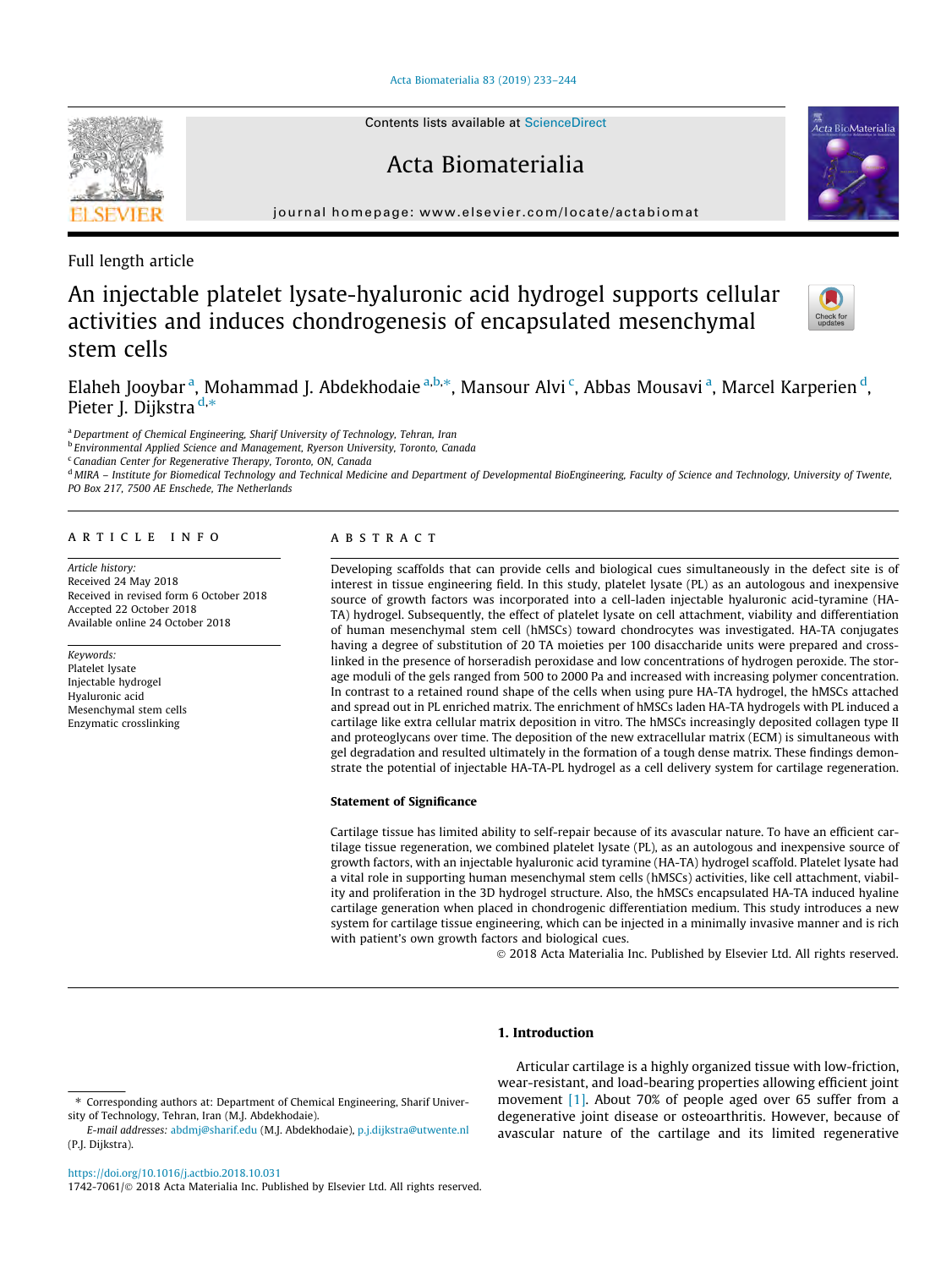ability, the cartilage tissue is degraded progressively in case of diseases or trauma [\[2,3\].](#page-10-0) To stimulate cartilage regeneration, nowadays tissue engineering concepts play an important role in the repair of damaged cartilage tissue. To temporarily fill defects and stimulate regeneration, hydrogels in combination with biological components and cells have been widely investigated as proper scaffolds [\[4–6\].](#page-10-0) Among all types of hydrogels, injectable hydrogels, which can be placed locally as a viscous solution and form a stable physically or covalently crosslinked network, have received much attention. These in situ forming hydrogels have the advantages of eliminating invasive surgical procedures and capability of filling irregular defects [\[7–10\]](#page-10-0).

Both natural and synthetic polymers have been employed for the development of injectable hydrogels [\[4\].](#page-10-0) Among those, hyaluronic acid (HA), a linear polysaccharide and a key component in the cartilage extracellular matrix has received wide-spread attention in cartilage tissue engineering [\[11–13\].](#page-10-0) Hyaluronic acid is a biodegradable and biocompatible material with stimulatory effects on cell migration, proliferation, ECM secretion and differentiation [\[14–18\].](#page-10-0) The presence of functional groups like hydroxyl and carboxyl groups in HA provides anchors for various chemical modifications, important in the design and properties of injectable hydrogels [\[19–21\]](#page-10-0). A very efficient methodology is the enzymatic crosslinking of hyaluronic acid conjugates. In a paper on the Horseradish peroxidase crosslinking of, amongst others, tyramine conjugates of polypeptides by Kaplan and coworkers, the efficiency of this method was shown [\[22\]](#page-10-0). Kurisawa and coworkers were the first to prepare hyaluronic acid tyramine conjugate hydrogels and show their enzymatic crosslinking [\[23\]](#page-10-0). Not only Horseradish peroxidase but also other enzymes, as shown e.g. by the group of Sakai, may be used as efficient catalysts in crosslinking reactions of polysaccharide conjugates [\[24\]](#page-11-0). Enzymatic crosslinking as a method to in situ forming hydrogels can be applied under mild conditions in the presence of low concentrations of hydrogen peroxide ( $H_2O_2$ ). By changing the amount of the enzyme and  $H_2O_2$ , and also degree of substitution (DS) of tyramine groups to the HA, the gelation time, mechanical strength and degradation properties of the hydrogels can be tuned [\[23,25,26\]](#page-10-0).

Hydrogels can be used as scaffolds for cell therapy, as they are able to mimic the native ECM with their high water content and soft structure [\[27\]](#page-11-0). They can protect cells from local biochemical influences and enhance cell viability, proliferation and retention [\[25,28–30\].](#page-11-0) Cells can be located in the structure of in situ forming hydrogels by suspending them homogeneously in the precursor solutions prior to gelation. Among different types of cells, stem cells are a good candidate for tissue regeneration purposes because of their self-renewal ability, and potential to differentiate into many cell types [\[31,32\].](#page-11-0) However, similarly as in natural tissue regeneration, physical and chemical factors are needed to stimulate cellular activities like cell adhesion sites and the presentation of soluble factors including cytokines and growth factors [\[33\].](#page-11-0)

Platelet lysate (PL) contains, amongst major proteins like albumin and fibrinogen, a cocktail of autologous growth factors and biochemical signals and is obtained from the peripheral blood of patients. In some studies it was shown that platelet lysate potentiates cell proliferation, migration and also chondrogenic differentiation [\[34–37\].](#page-11-0) Platelet concentrates are utilized in the medical field for their availability, cost effectiveness and autologous nature [\[36,38\].](#page-11-0) PL loaded scaffolds have more recently been investigated for cartilage [\[37\]](#page-11-0) and bone [\[39\]](#page-11-0) regeneration, and also wound healing  $[40]$ . As a new therapy for osteoarthritis (OA), autologous platelet rich plasma (PRP) was injected in the knee joint 2 or 3 times weekly [\[41,42\]](#page-11-0). Preliminary results indicated that PRP is safe and can reduce pain and improve joint function [\[43–46\].](#page-11-0) However, despite the promising findings, the efficacy of using PRP for treating cartilage defect has remained controversial [\[47–49\]](#page-11-0). Variation in the platelet concentration provided by different preparation protocols may have a large impact on the clinical outcomes. Also, the growth factors content in the platelets is different between individuals which may affect the healing process [\[50\]](#page-11-0).

In this study, tyramine conjugated hyaluronic acid was synthesized and physical properties of the enzymatically crosslinked hydrogel like gelation times, swelling ratio and storage moduli were evaluated. PL, as an autologous source of different bioactive proteins, and human mesenchymal stem cells were incorporated in the injectable hyaluronic acid-tyramine (HA-TA) hydrogel and the effect of PL on viability, proliferation and chondrogenic differentiation of the encapsulated stem cells were studied. The expression of cartilage markers was analyzed using real-time PCR, and the production of a cartilage-specific matrix like proteoglycans and collagen type II were examined. Developing such a system, which is injected in a minimally invasive manner and is rich with patient's own growth factors and biological cues, can be used for cartilage repair with expectedly superior outcome compared to PL injection in office settings.

## 2. Materials and methods

#### 2.1. Materials

Sodium hyaluronate (MW = 70 kDa) was purchased from HTL SAS (Javené, France) and used without further purification. Tyramine (TA) (99%), anhydrous N,N-dimethylformamide (DMF) (99.8%), N-(3-dimethylaminopropyl)-N'-ethylcarbodiimide hydrochloride (EDAC), N-hydroxysuccinimide (NHS), hydrogen peroxide ( $H_2O_2$ ), and horseradish peroxidase (HRP, 325 units/mg solid), Hyaluronidase from bovine testes (lyophilized powder, 400–1000 units/mg), MES hemisodium salt dry powder, were obtained from Sigma-Aldrich and used without further purification. Phosphate buffered saline (PBS, 10 mM, pH 7.4) was purchased from Lonza. All other solvents were purchased from Biosolve (Valkenswaard, The Netherlands) and used as received. Platelet lysate and Heparin sodium salt solution (5000 U/ml) were purchased from PL BioScience (Aachen, Germany)

## 2.2. Synthesis of HA-TA

Typically, sodium hyaluronate (1.0 g, 2.5 mmol of COOH groups) was dissolved in 30 mL of PBS. EDAC (1.0 g, 5.2 mmol) and NHS (1.3 g, 11.3 mmol) were added and the solution was stirred for 2 h. The product was precipitated in cold ethanol, filtered and washed with ethanol and finally diethyl ether. The polymer with NHS activated COOH groups (1.0 g) was dissolved in 30 mL of 0.1 M MES buffer. Tyramine (385 mg, 2.8 mmol) was dissolved in 4 mL of DMF and added to the solution. The pH of the solution before tyramine addition was 6.1 and after that was directly adjusted to pH 7 by the addition of 2 M HCL. After overnight stirring, the resulting solution was precipitated in cold ethanol, filtered and washed with ethanol and finally diethyl ether. The resulting white powder was dissolved in MilliQ-water and dialyzed (Pre-wetted RC tubing, Spectrum Labs, MWCO 1000), first against 100 mM sodium chloride solution for 2 days, followed by a mixture of distilled water and ethanol (5:1) for 1 day and MilliQ-water for 1 day. The HA-TA conjugate was obtained after lyophilization as a white foam. The degree of substitution (DS), defined as the number of substituted groups per 100 disaccharide units, was calculated from  ${}^{1}$ H NMR (D<sub>2</sub>O) spectral data by comparing the integral values of the aromatic protons of tyramine (peaks at 6.86 and 7.17 ppm) and the methyl protons of HA (1.9 ppm).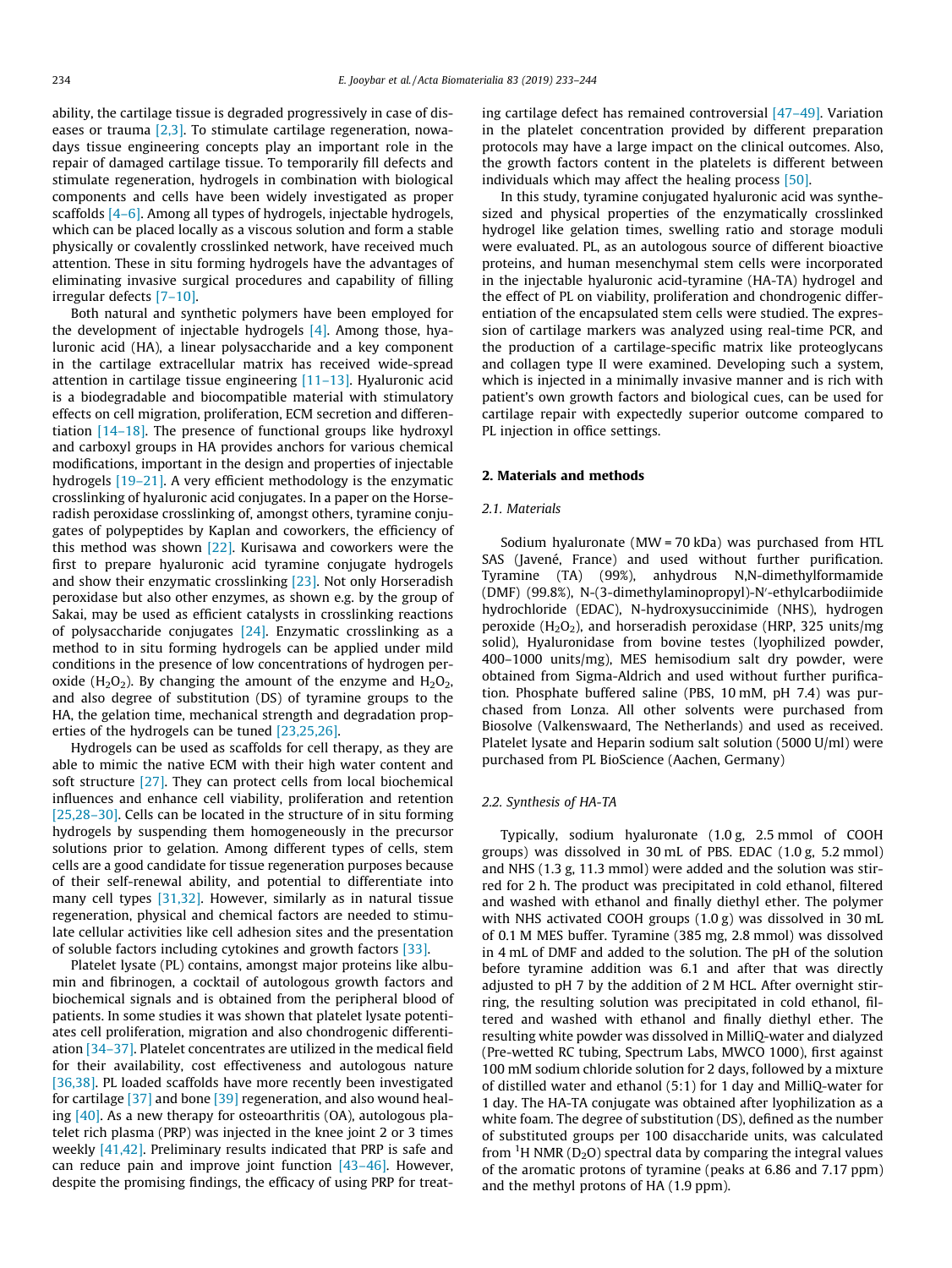#### 2.3. Hydrogel preparation and gelation time

The HA-TA was dissolved in PBS at concentrations of 1, 2 or 4% w/v. A freshly made HRP and  $H_2O_2$  solution in PBS were added and the mixture was gently mixed to form a gel. An amount of 0.2–0.6 mg HRP per mmol of phenol moieties and  $H_2O_2/TA$  molar ratio of between 0.1 and 0.5 were applied. In a typical example, to a PBS solution of HA-TA (1 mL, 2% w/v), 10  $\mu$ L of H<sub>2</sub>O<sub>2</sub> (1.5% v/ v) and  $2.5 \mu$ L HRP (0.5 mg/ml, 162.5 U/ml) were added. The concentration of HRP and  $H_2O_2$  in the final solution was 4.9 mM and 0.4 U/ml, respectively. For developing platelet lysate incorporated hydrogels (HA-TA-PL constructs), HA-TA was dissolved in 50% (50% PBS) or 100% PL (pure PL) solution. The hydrogels with 50% and 100% PL were named HA-TA-PL50 and HA-TA-PL100, respectively. The platelet lysate was filtered using a  $0.22 \mu m$  syringe filter before use. Heparin, at a final concentration of 2 U/ml, was added to the PL solution to prevent unwanted coagulation. Gelation times were determined with the vial tilting method. No flow upon inverting the vial was regarded as the gel state.

## 2.4. Physical characterization of hydrogel

The swelling ratio of HA-TA and HA-TA-PL hydrogels were calculated based on the weight of wet to dry hydrogel at different time points. Hydrogels were incubated in PBS at 37  $\degree$ C and at different time intervals, the hydrogels were removed, excess of water was wiped with a tissue, and weighed  $(W_w)$ . The hydrogels were dried in oven at 37 °C overnight to obtain the dry weight  $(W_d)$ . The swelling ratio is expressed as the ratio of wet to dry weight  $(W_w/W_d)$ .

Rheological experiments were carried out with a MCR 301 rheometer (Anton Paar) using a parallel plate configuration (25 mm diameter,  $0^{\circ}$ ) at 37 °C in the oscillatory mode. In a typical experiment, fresh solutions of HRP and  $H_2O_2$  were added to different concentrations of the HA-TA dissolved in PBS or PL. The reaction conditions were 0.2 mg of HRP per mmol of phenol groups and different molar ratios of  $H_2O_2/TA$  to provide for various crosslinking densities. The hydrogels were made in a mold with 20 mm diameter and height of 3 mm. Hydrogels were subsequently put in PBS and incubated at 37  $\degree$ C overnight. The resulting gels were placed at the ground plate and the upper plate was lowered to a measuring gap size of approximately 3 mm to an initial force of 0.5 N/m<sup>2</sup>. The storage (G') modulus was recorded using a strain of 1% and a frequency of 1 Hz.

## 2.5. In vitro enzymatic degradation

On top of a 200  $\mu$ L hydrogel 2 mL of PBS containing 50 or 0.5 U/ ml of Hyaluronidase was placed. The samples were incubated at 37  $\degree$ C. At different time points the hydrogels were removed, wiped with tissue and weighed (Wt). The hyaluronidase solution was refreshed every 2–3 days. The results are shown as the mass fraction of the original gel weight (Wi). The degradation time was defined as the time required to completely dissolve the hydrogel  $(n = 3)$ .

## 2.6. Encapsulation of hMSCs in hydrogel

Human bone marrow derived mesenchymal stem cells were isolated as previously reported  $[51]$ , and cultured in MSC proliferation medium ( $\alpha$ -MEM (Gibco) supplemented with 10% fetal bovine serum, 1% L-glutamine (Gibco), 0.2 mM ascorbic acid (Gibco), 100 U/mL penicillin, 10  $\mu$ g/mL streptomycin and 1 ng/mL bFGF). The use of human material was approved by a local medical ethical committee. All reagents used were purchased from Invitrogen (Paisley, UK) unless otherwise stated.

Hydrogels containing hMSCs were prepared under sterile conditions by mixing precursor gel solutions and a cell suspension as described below. Gel precursor solutions of HA-TA and HA-TA-PL were made using PBS and platelet lysate, respectively, and HRP and  $H_2O_2$  stock solutions were made using PBS. The cell/gel constructs were made in a 96 round-bottom well plate. The final concentration of HA-TA was  $2\%$  (w/v) and the cell seeding density in the gels was 10 million cells/mL. Typically, 0.5 mL of a HA-TA polymer solution (2% (w/v)) containing HRP (concentration of 8 U/mL) was added to a hMSC pellet ( $10 \times 10^6$  cells), and cells were resuspended by gently mixing. Separately, 0.5 mL of a HA-TA solution (2% (w/v)) containing  $H_2O_2$  (concentration of 9.8 mM) was prepared. Mixing of 20  $\mu$ L of the solutions afforded 40  $\mu$ L hydrogels. The final concentrations of  $H_2O_2$  and HRP were 4.9 mM and 4 U/ ml, respectively. After gelation, gels were removed from the 96-well plate and put into a 48-well plate with 500  $\mu$ L of hMSC proliferation medium without bFGF. The culture medium was exchanged every 2 or 3 days.

#### 2.7. hMSCs attachment, spreading and morphology

Using phase contrast microscopy, cell spreading in time in the different gel constructs was analyzed. To visualize F-Actin expression in encapsulated cells and the nuclei, FITC-labeled phalloidin and Dapi (Invitrogen) were used, respectively. Samples were harvested and put in 10% formalin overnight. Then, the samples were permeabilized using 0.1% v/v Triton X 100 in PBS. FITC-labeled Phalloidin was applied to the samples in a dilution of 1:40 followed by incubation for 30 min at room temperature in the dark. Then Dapi was added to counterstain the cell nuclei. After staining, cells were imaged using an EVOS digital microscope (Invitrogen, Netherlands).

#### 2.8. Cell viability

Cell viability of the encapsulated cells was assayed by Live/dead kit at days 7 and 14. The hydrogel constructs were rinsed with PBS twice for 10 min each and then stained with calcein AM/ethidium homodimer using the Live-dead assay Kit (Invitrogen) according to the manufacturer's instructions. Hydrogel/cell constructs were visualized using a fluorescence microscope (EVOS). Living cells fluoresce green and the nuclei of dead cells red. Live/Dead staining also indicated the spreading of the cells in the hydrogels. Additionally, metabolic activity of the encapsulated cells was measured using a Prestoblue assay (Invitrogen). Briefly, samples were incubated with a 10% solution of Prestoblue in culture medium for 2 h. The absorbance was measured using a microplate reader at 560 nm excitation and 590 nm emission. Data are presented as average ± SD.

## 2.9. DNA quantification

The DNA content of the hydrogel/cell constructs was measured up to 14 days using a CyQuant DNA Assay kit according the manufacturer's description (Molecular Probes, Eugene, Oregon, USA), and using a fluorescent plate reader (excitation: 480 nm; emission: 520 nm) (Perkin-Elmer, Victor 3, USA). The hydrogels were washed with PBS and stored at  $-80$  °C. Prior to the assay, 1 mL of CDP-Star lysis buffer (Roche) was added to each hydrogel and the samples were smashed, homogenized, and incubated for one hour at room temperature. The standard curve for DNA analysis was generated with  $\lambda$  DNA included in the kit.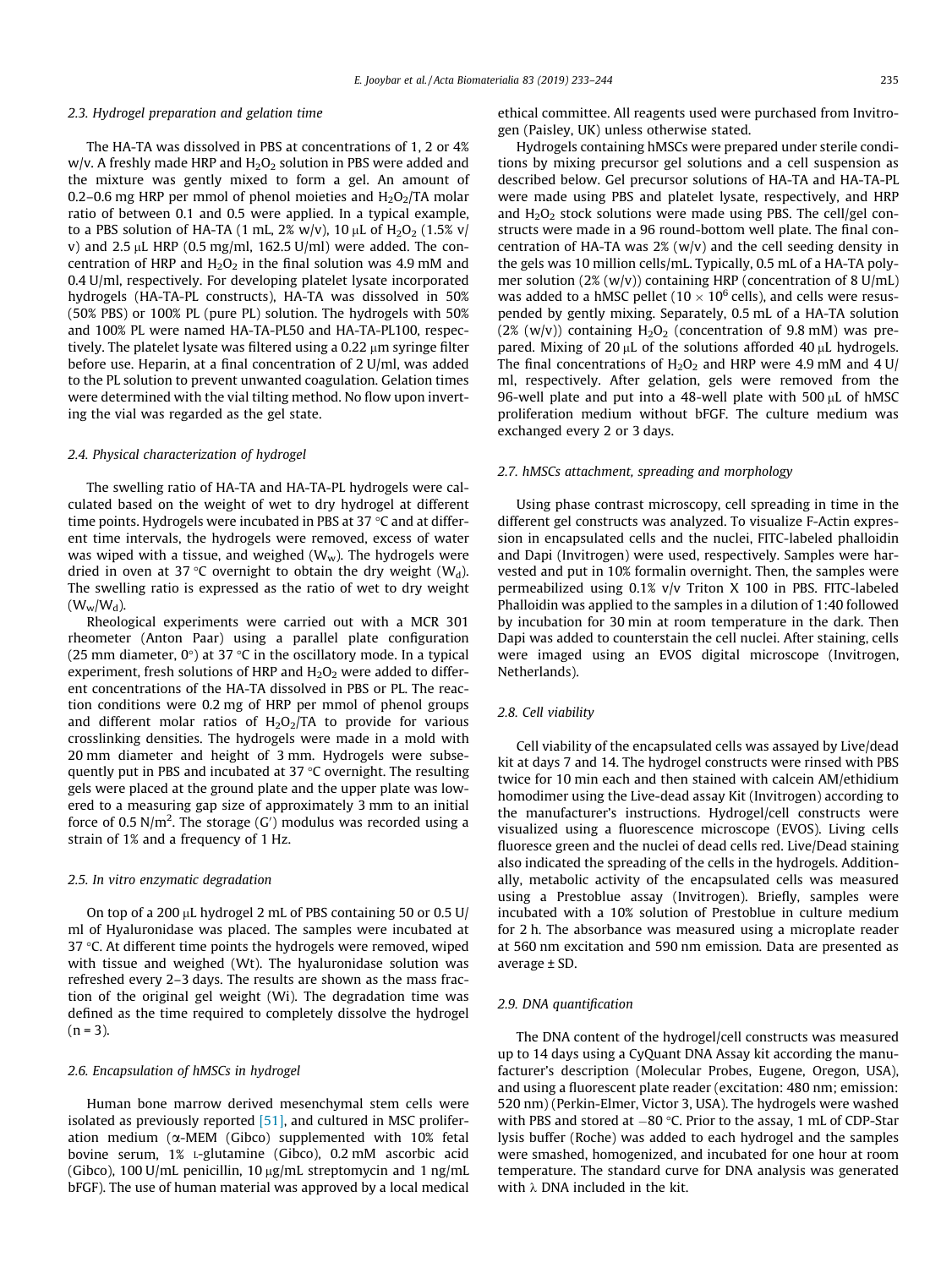#### 2.10. Chondrogenic differentiation

HA-TA hydrogel samples (40  $\mu$ L, 2% (w/y)) with or without platelet lysate were prepared with  $1*10^7$  cells/mL of passage 4 hMSCs, and gelation was induced by HRP and  $H_2O_2$  as described above. To each gel, 0.5 mL of chondrogenic medium composed of DMEM supplemented with 0.1 mM dexamethasone (Sigma), 50 mg/mL ascorbic acid, 100 mg/mL sodium pyruvate (Sigma), 40 mg/mL L-proline, 1% insulin-transferrin selenous acid-plus premix (BD Bioscience Pharmingen), 100 U/mL penicillin, 100 mg/mL streptomycin, and 10 ng/mL Transforming Growth Factor (TGF-ß3) (R&D Systems), was added. hMSCs were retrieved from a single donor. For each condition three samples were cultured up to 35 days, and the culture medium was changed every two days.

#### 2.11. Gene expression analysis

The ability of hMSCs to differentiate to chondrocytes and to form cartilaginous tissue in vitro was evaluated after culturing gel-cell constructs in differentiation medium up to 35 Days. At different time intervals, the samples were harvested from the chondrogenic medium, 1 mL Trizol (Invitrogen, Carlsbad, CA) was added to each sample and then snap freezed in liquid nitrogen. The hydrogels were dissociated with GentleMACS<sup>™</sup> Octo Dissociator. Total RNA was isolated from the lysate according to the Trizol Isolation protocol. The concentration of RNA was measured using the Nanodrop 2000 (ND-1000 Spectrophotometer, Isogen LifeScience). Subsequently, the RNA  $(1 \mu g)$  was reverse transcribed into single strand cDNA using the iScript Kit (BioRad) according to the manufacturer's recommendations. The cDNA sample was analyzed using the "SensiMix<sup>™</sup> SYBR & Fluorescein kit" (Bioline) and a realtime PCR Cycler (Bio-Rad CFX96, Hercules, CA). Gene expression of collagen type I, II and X, aggrecan, and SOX 9 (Table 1) were analyzed and normalized to the expression of the housekeeping gene glyceraldehyde-3-phosphate dehydrogenase (GAPDH) and fold changes were compared to those in the same group at day zero by using the  $2^{-(\Delta\hat{\Delta Ct})}$  method. For each reaction, a melting curve was generated to test primer dimer formation and non-specific priming. Error bars were means ± SD of three independent conditions, each measured in triplicates.

#### 2.12. Histological, immunohistochemical and SEM analysis

Samples cultured for 28 days were fixed in 10% formalin overnight at  $4^{\circ}$ C and then washed with PBS. Then, the samples were transferred to a cryomold, filled with Cryomatrix™ (Thermo Scientific), and frozen using liquid nitrogen. The samples were kept at  $-80$  °C until cryosectioning. The sectioning was done using a cryostat (Cryotome<sup> $M$ </sup> FE) operating at  $-20$  °C. For each section, 10  $\mu$ m cross sections along the flat plane of the construct were collected on SuperFrost® Plus Gold slides (Fisher Scientific). The slides were kept at  $-20$  °C until further analysis. Proteoglycan deposition and distribution was visualized by staining sections with Alcian blue and Safranin O. Typically, for Alcian blue staining, slides were

Table 1 Polymerase chain reaction primers.

stained for sulfated glycosaminoglycans (GAG) with a 0.5% (w/v) solution of Alcian blue ( $pH = 1$ , adjusted with HCl) for 30 min. The samples were then counterstained with nuclear fast red  $(0.1\%$  (w/v) of nuclear fast red in 5% aluminum sulfate) for 5 min to visualize nuclei. The slides were washed with water and dehydrated. For Safranin O staining, after rehydration, the samples were counterstained with haematoxylin and fast green. After rinsing with acetic acid solution (1%,  $v/v$ ), the sections were stained with Safranin O solution (0.1%  $v/v$ ) and dehydrated. The presence of collagen I and II in the construct was detected using a DAKO kit. Collagen I antibody (ab90395) and collagen II antibody (ab3092) were used in 1:200 dilutions. For the negative control, the staining procedure was performed without using a primary antibody. A Hamamatsu Nanozoomer was used to obtain histologically and immunohistochemically images. Scanning Electron Microscopy (SEM) was used to see secreted collagen fibers. The hydrogel samples were dehydrated using a graded ethanol series (50% to 100%), dried using hexamethyldisilazane (HMDS, Merck), gold sputtered (Cressington 108auto) and imaged (JEOL benchtop SEM).

## 2.13. Statistical analysis

Each experiment was performed in triplicate unless otherwise specified. The results are presented as mean ± standard deviation (SD). Experimental data were analyzed for statistical significance using a one-way analysis of variance (ANOVA) with Turkey's post hoc analysis. Statistical significance was set to <sup>\*</sup>p-value <0.05,  $\mathrm{^{*}p}\text{-}value < 0.01$ , and  $\mathrm{^{***}p}\text{-}value < 0.001$ .

## 3. Results

## 3.1. Hydrogel preparation and characterization

The HA-TA conjugate was synthesized in a two-step procedure. First, part of the carboxylic acid groups of the hyaluronic acid were activated by conversion to NHS esters. The degree of substitution of carboxylic acid groups as determined form the  ${}^{1}$ H NMR spectrum was 24%. In the second step, the NHS esters were reacted with tyramine to provide the HA-TA. According to the  ${}^{1}$ H NMR spectral data, the degree of substitution calculated from the integral ratio of the tyramine phenolic protons and the hyaluronic acid methyl protons was 20% (Fig. S1). HA-TA hydrogels were prepared in a mold by addition of HRP and  $H_2O_2$  to the polymer solutions. Gelation times of HA-TA solutions at different concentrations of HRP and at a fixed  $H_2O_2/TA$  molar ratio of 0.25 (final concentration of  $H_2O_2$  is 1.25 and 2.5 mM for 1 and 2% (w/v) polymer concentration, respectively) were determined by the vial tilting method ([Fig. 1](#page-4-0)a). By increasing the mgHRP/mmolTA ratio, the gel forms faster and gelation times as low as 10 s were observed. The swelling ratios of 1 and  $2\%$  (w/v) HA-TA hydrogels prepared at a mgHRP/ mmolTA ratio of 0.3 and  $H_2O_2/TA$  molar ratio of 0.5 are presented in [Fig. 1](#page-4-0)b. After approximately three hours the degree of swelling reaches a plateau and is lower at a higher polymer concentration because of the more densely crosslinked network formed.

| <b>PCR Primer</b> | Forward                        | Reverse                      |
|-------------------|--------------------------------|------------------------------|
| Human ACAN        | 5' AGGCAGCGTGATCCTTACC 3'      | 5' GGCCTCTCCAGTCTCATTCTC 3'  |
| Human Col2A1      | 5' CGTCCAGATGACCTTCCTACG 3'    | 5' TGAGCAGGGCCTTCTTGAG 3'    |
| Human Col1A1      | 5' GTCACCCACCGACCAAGAAACC 3'   | 5' AAGTCCAGGCTGTCCAGGGATG 3' |
| Human Col X       | 5' CTGTATAAGAATGGCACCCCTGTA 3' | 5' GCACTCCCTGAAGCCTGATC 3'   |
| Human SOX 9       | 5' TGGAGACTTCTGAACGAGAGC 3'    | 5' CGTTCTTCACCCACTTCCTC 3'   |
| Human GAPDH       | 5' CGCTCTCTGCTCCTCCTGTT 3'     | 5' CCATGGTGTCTGAGCGATGT 3'   |
|                   |                                |                              |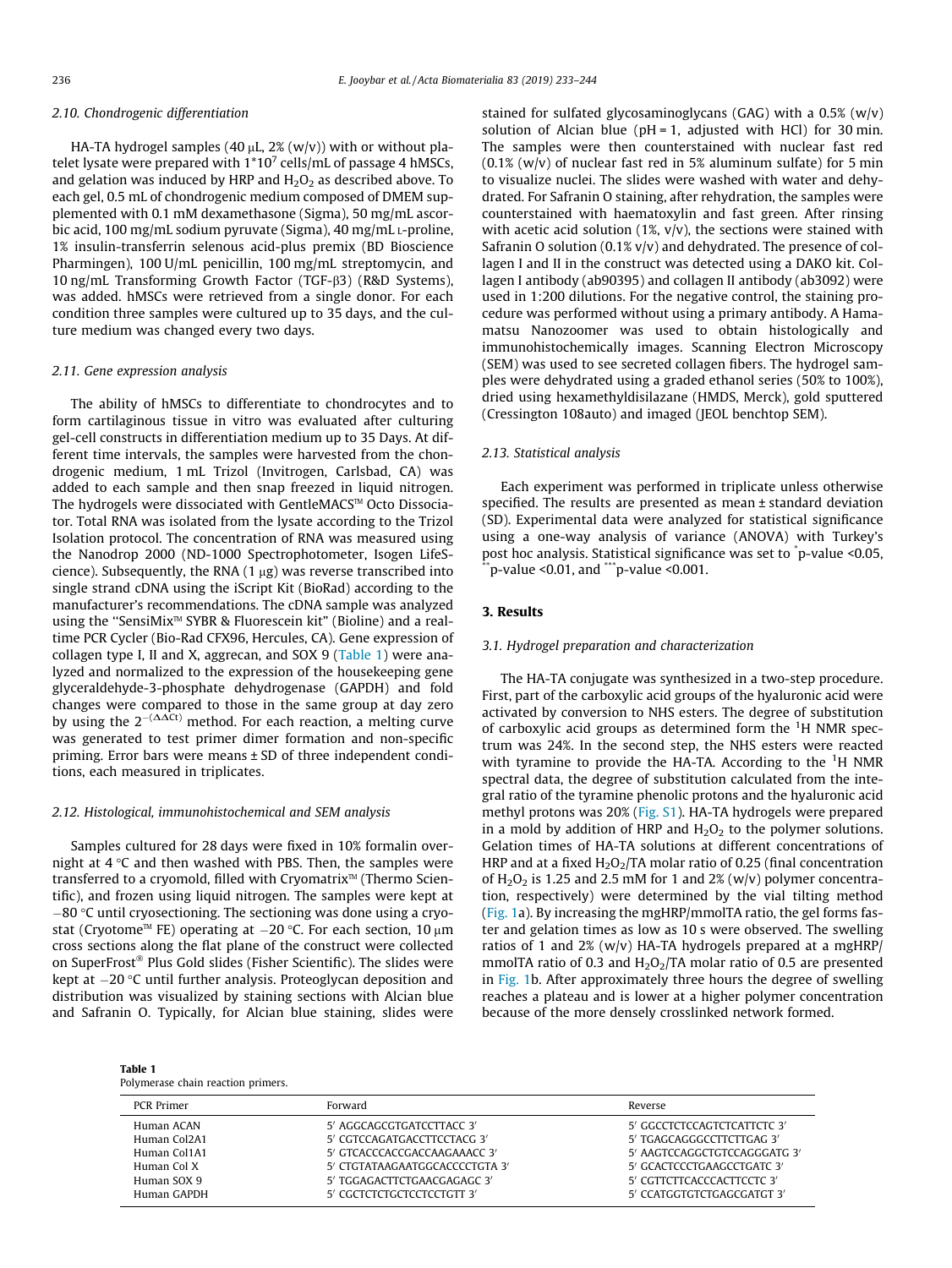<span id="page-4-0"></span>

Fig. 1. Physical properties of the HA-TA hydrogel. a) Gelation times at different mgHRP/mmolTA ratios of 1 or 2% (w/v) HA-TA solutions in PBS; the H<sub>2</sub>O<sub>2</sub>/TA molar ratio was 0.25. b) Swelling behavior of hydrogels in time prepared at a mgHRP/mmolTA ratio of 0.2 and a  $H_2O_2/TA$  molar ratio of 0.5.



Fig. 2. HA-TA hydrogel characteristics. a,b) Storage moduli of the HA-TA hydrogels at different polymer concentrations (% w/v) and different H<sub>2</sub>O<sub>2</sub>/TA molar ratios; c,d) Enzymatic degradation of HA-TA hydrogels exposed to different concentrations of Hyaluronidase at 37 C.

The storage moduli (G') of the HA-TA hydrogels after gelation were determined at 37 $\degree$ C by oscillatory rheology. As shown in Fig. 2a,b, an increase from  $400 \pm 130$  to  $2300 \pm 160$  Pa of the storage modulus is found when the polymer concentration was increased from 1 to 4% (w/v). Changing the amount of  $H_2O_2$  applied in hydrogel formation revealed that the storage modulus increased with an increased concentration of  $H_2O_2$  as a result of more crosslinks formed. The storage modulus is highest at a  $H_2O_2/TA$  molar ratio of 0.5 which is the theoretical ratio needed for complete crosslinking assuming only coupling of radicals and absence of polymerization reactions.

Hyaluronic acid is known to be degraded in the presence of Hyaluronidase, present in most tissues. To determine the degradation profile, two enzyme concentrations were applied for hydrogels prepared at polymer concentrations of 1, 2 and 4% (w/v) (Fig. 2c,d). The general trend observed for the degradation of HA-TA hydrogels is an increase in water uptake as a result of network cleavage followed by complete dissolution. By increasing the polymer concentration, because of the more densely crosslinked network formed, the degradation rate is lower.

## 3.2. Effect of platelet lysate on hydrogel properties

The storage moduli, swelling ratios and degradation of hydrogels prepared by dissolution in PBS (HA-TA), 50% PL (HA-TA- PL50) and 100% PL (HA-TA-PL100) were determined at a mgHRP/ mmolTA ratio of 0.2 and  $H_2O_2/TA$  molar ratio of 0.5, and results are presented in [Fig. 3](#page-5-0). The storage moduli of the HA-TA and HA-TA-PL50 hydrogels prepared appeared similar. Remarkably, when the PBS is fully replaced by platelet lysate (HA-TA-PL100) the storage modulus decreased ([Fig. 3a](#page-5-0)). The likely presence of catalase in the platelet lysate, which is also present in the whole blood, decomposes the  $H_2O_2$  and prevents complete crosslinking. Increasing the  $H_2O_2/TA$  molar ratio to 1, the storage modulus significantly increased 2.5-fold. Therefore, addition of excess  $H_2O_2$  compensates the loss of oxidative reagent and a storage modulus value similar as determined for the HA-TA hydrogel was achieved. The time and trends for complete degradation observed were similar for all hydrogels independent of the use of platelet lysate [\(Fig. 3c](#page-5-0)). The swelling ratios for the HA-TA and HA-TA-PL50 were similar, but for HA-TA-PL100 appears lower ([Fig. 3b](#page-5-0)). In line with the swelling ratio results, during degradation, the Wt/Wi ratio for the HA-TA-PL100 was somewhat lower compared to the HA-TA and HA-TA-PL50 hydrogels.

## 3.3. 3D cultivation of hMSCs

The effect of platelet lysate on cell adhesion and morphology was investigated by encapsulating hMSCs in the hydrogels. Cell encapsulated hydrogels were prepared by mixing cells into a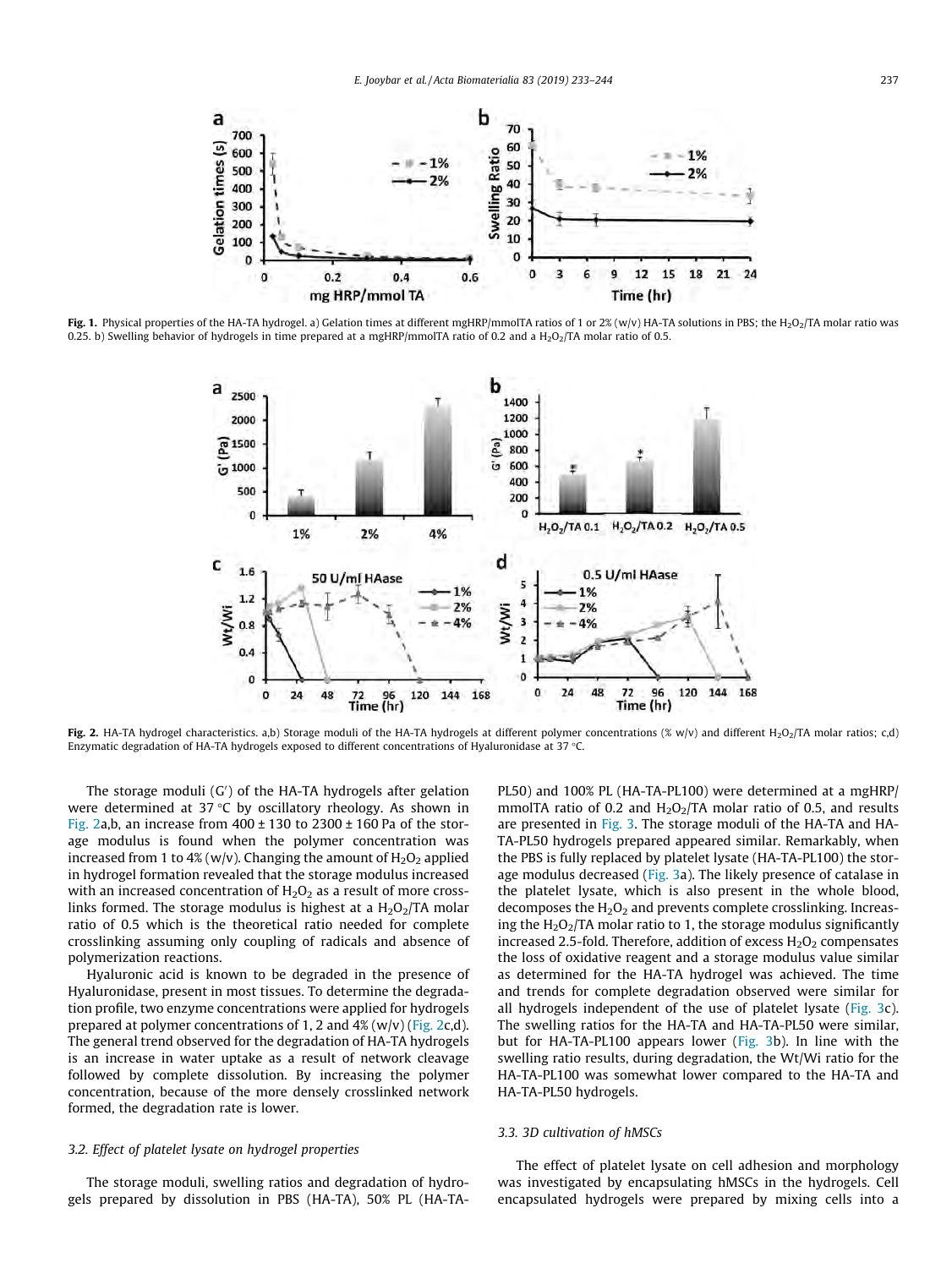<span id="page-5-0"></span>

Fig. 3. Physical properties of hydrogels incorporated with platelet lysate. a) Storage moduli of 2% (w/v) HA-TA, HA-TA-PL50 and HA-TA-PL100 hydrogels prepared by dissolution of a hyaluronic acid tyramine conjugate in PBS, 50% and 100% PL followed by enzymatic crosslinking, "R" is the H<sub>2</sub>O<sub>2</sub>/TA molar ratio; b) Swelling ratio of 2% (w/v) hydrogels; c) Degradation profile of 2% (w/v) HA-TA hydrogels exposed to a 0.5 U/ml Hyaluronidase solution. Every hydrogel was prepared at a H<sub>2</sub>O<sub>2</sub>/TA molar ratio of 0.5 except for the HA-TA-PL100 which was 1, and mgHRP/mmolTA ratio of 0.2.

polymer solution containing HRP and subsequent addition of a polymer solution containing  $H_2O_2$ . At different time points, phase contrast microscopy as well as F-Actin and Dapi staining were performed to observe the morphology of encapsulated cells. As shown in Fig. 4, cells maintained their spherical morphology when encapsulated in a HA-TA hydrogel. In contrast, cells encapsulated in HA-TA-PL50 and HA-TA-PL100 hydrogels attached to the matrix and continued spreading over time. These effects were more pronounced for the HA-TA-PL100 hydrogels in which cells form an interconnected network. However, in the HA-TA-PL50 hydrogel the attached cells did not spread to a similar extend like in HA-TA-PL100 hydrogels and retained a more spherical morphology.

# 3.4. Viability and proliferation of encapsulated cells

The viability of the hMSCs in the hydrogels was determined using a Live/Dead staining (Fig. S2). The staining showed high cell viabilities (>95%) in all samples at day 7 and 14. The spreading of the cells having a spindle like morphology in PL enriched hydrogels was also clear from a Calcein-AM staining. The metabolic activity of the cells was determined by a Prestoblue assay. As shown in [Fig. 5a](#page-6-0), the use of PL in hydrogel constructs (HA-TA-PL50 and HA-TA-PL100) significantly increased the activity of the encapsulated hMSCs, while for the HA-TA hydrogel a decrease was observed. A CyQuant DNA assay was used to evaluate the proliferation of the hMSCs in the hydrogels up to day 14 [\(Fig. 5](#page-6-0)b). In HA-TA hydrogels the DNA amount decreased significantly after one day and then remained constant which could be related to escape of the cells from the hydrogel. However, in a HA-TA-PL100 construct, the DNA content increased 1.5-fold from day 1 to day 7, which is in line with the increased metabolic activity. From day 7 to day 14 no further changes were observed. For the HA-TA-PL50 hydrogel, the DNA content initially decreased, but after 3 days started to increase. After 2 weeks of culture, the DNA amount in PL loaded hydrogels was much higher than in the HA-TA hydrogel. The metabolic activity corrected for the DNA content of each construct as presented in [Fig. 5](#page-6-0)c was significantly higher after three days of culture for the HA-TA-PL50 and HA-TA-PL100 than HA-TA constructs.



Fig. 4. Morphology of cells at days 3 and 7 encapsulated in a 2% (w/v) HA-TA hydrogel with or without PL. FITC- labeled phalloidin and Dapi were used to stain the F-Actin and nucleus of the cells at day 7. Cells attached and spread in constructs prepared using platelet lysate while a HA-TA hydrogel showed no cell attachment and spreading. The black scale bar is 100  $\mu$ m, and the white scale bar is 200  $\mu$ m.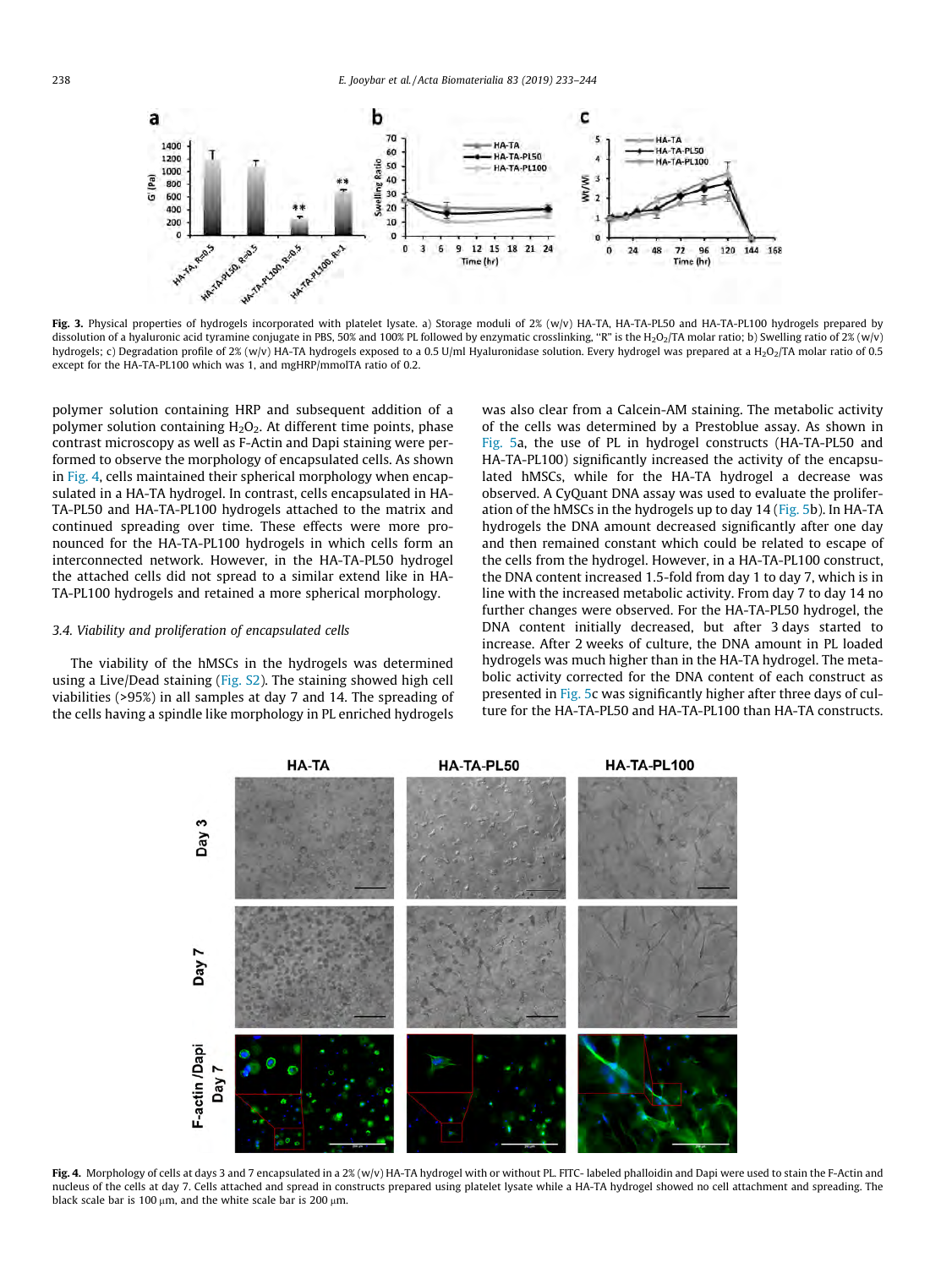<span id="page-6-0"></span>

Fig. 5. Cellular activity and proliferation of the encapsulated cells. a) Metabolic activity and b) DNA content of  $2\%$  (w/v) HA-TA hydrogels (with and without PL) containing  $\mathrm{hMSSc}$  (1  $\times$  10<sup>7</sup> cells/mL) at day 1, 3, 7 and 14. c) Metabolic activity corrected for DNA content in each construct. Error bars were means ± SD (n = 3; \*p < 0.05, \*\*p < 0.01, and  $\ddot{p}$  < 0.001; ns: not significant).

The results showed that, the cellular growth is supported by bothHA-TA-PL100 and HA-TA-PL50 hydrogels while inhibited by HA-TA construct.

## 3.5. Chondrogenic induction

hMSCs laden hydrogels in the presence or absence of the platelet lysate were cultured in chondrogenic induction medium. The morphology of the cells during differentiation was visualized with phase contrast microscopy (Fig. 6). In the absence of PL, the cells remained round similarly as in expansion medium ([Fig. 4\)](#page-5-0). However, encapsulated hMSCs in PL loaded hydrogels, especially for the HA-TA-PL100 construct, maintained a more round and chondrocyte-like shape in contrast to the spindle cell shape in normal culture medium. F-actin/Dapi staining was performed to visualize the cell morphology inside the PL enriched hydrogels after 28 days differentiation (Fig. 6a). The HA-TA hydrogel was completely degraded after 4 weeks. Clearly, the cells in the



Fig. 6. Microscopic and macroscopic view of the cell-loaded hydrogel during chondrogenesis. a) Morphology of 3D encapsulated hMSCs with a density of 10 million cells/mL at day 7 and 21. The cells in the HA-TA hydrogel maintained their spherical shape. In PL enriched hydrogels the cells attached and maintained a more round morphology instead of extensive spreading when they were in culture medium. FITC- labeled phalloidin and Dapi were performed to stain the F-Actin and nucleus of the differentiated cells at day 28. The HA-TA hydrogel was degraded in the fourth week. Black scale bar is 100 µm, and white scale bar is 50 µm. b) Macroscopic view of a cell laden HA-TA-PL100 hydrogel at day 1 and 28 after culturing in chondrogenic medium.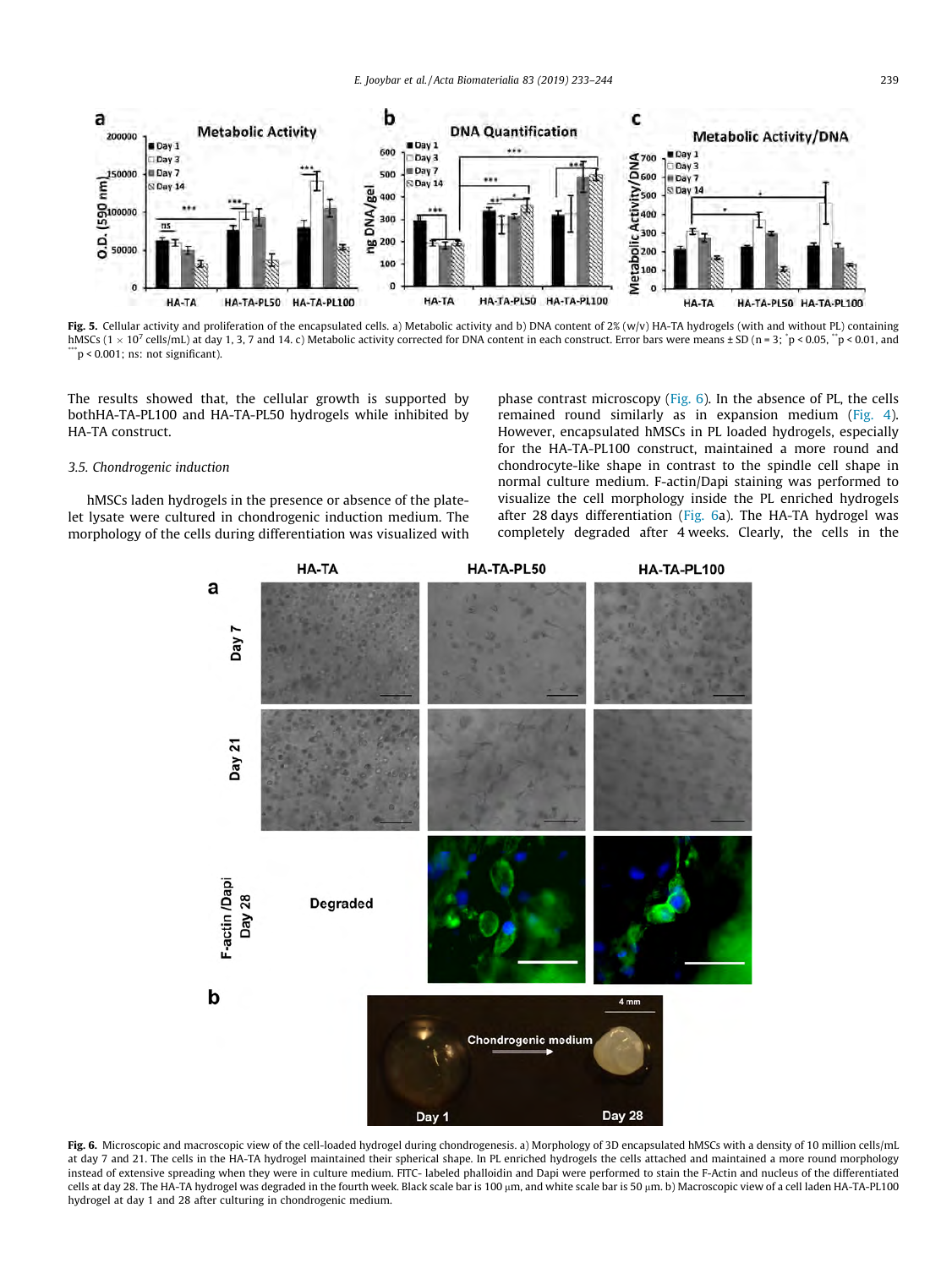

Fig. 7. Real-time PCR analysis of a) ACAN, b) Col II, c) Col I, d) SOX 9 and e) Col X gene expression of hMSCs encapsulated in hydrogels at day 7, 14, 21 and 35 and incubated in chondrogenic medium. f) The Col II/Col I ratio of gene expression. The data were normalized to the expression of the housekeeping gene GAPDH and expressed as fold change compared to the gene expression of the related groups at day 0. Error bars were means ± SD (n = 3 independent conditions, measured in triplicates,  $^{\circ}$ p < 0.05,  $^{\circ}$ p < 0.01, and  $n \leq 0.001$ ; ns: not significant).

HA-TA-PLA50 and HA-TA-PLA100 have a chondrocyte-like morphology in the 3D environment. The macrostructure of the HA-TA-PL100 hydrogel at days 1 and 28 of differentiation is pre-sented in [Fig. 6](#page-6-0)b. The initially transparent hydrogel became a very tough and opaque structure with smaller size. For HA-TA-PL50 a similar tough construct was produced after 4 weeks (not shown).

## 3.6. Gene expression

For all hMSCs incorporated hydrogels in the presence or absence of PL, and at different time points (day 7, 14, 21 and 35), the expression of the chondrogenic related genes ACAN, Col II, and Sox 9, and also the expression of Col I and Col X were evaluated by real-time PCR (RT-PCR) (Fig. 7). Because the HA-TA hydrogel was degraded after 3 weeks no data are available for day 35 of this hydrogel. The expression of Col II for both HA-TA-PL50 and HA-TA-PL100 is much higher than for the HA-TA hydrogel which indicates a positive effect of PL in up-regulation of this important cartilage marker. No significant differences in expression of Col II observed for the HA-TA hydrogel over time. Importantly, the HA-TA, HA-TA-PL50 and HA-TA-PL100 hydrogels did not indicate significant decrease or increase in the expression level of Col I, a main component of fibrous cartilage, and also Col X up to day 21. For the HA-TA-PL50 construct, the Col I expression was down regulated after 3 weeks. However, for both PL loaded constructs the expression of Col X at day 35 was significantly higher than at day 7 (pvalue = 0.02). There is an increase in the ACAN mRNA level for all types of hydrogels over time in culture. The expression of SOX 9, as a major chondrogenic regulator, increased and maximized at day 21 for all hydrogels and then it started to decrease for PL enriched constructs. As shown in Fig. 7f the ratio of Col II/Col I in PL loaded hydrogels was improved and became pronounced during culture while did not change significantly in HA-TA construct.

## 3.7. Histological analysis and immunohistochemistry

The accumulation of a chondrogenic specific ECM in the hydrogel/cell constructs was examined by histological analysis. For visualizing glycosaminoglycans and proteoglycans in a cartilage-like extracellular matrix, Alcian blue and Safranin O staining were performed ([Fig. 8](#page-8-0)). As the hyaluronic acid is a GAG, it gives a positive staining for both Alcian blue and Safranin O. At day 1 the stained sections show a highly porous structure of the cell-laden HA-TA hydrogel [\(Fig. 8a](#page-8-0),d), which remains similar at day 7 (data not shown). At day 28, the HA-TA hydrogel is fully degraded and no sample could be retrieved. For PL containing hydrogels the staining at day 1 is similar as for the HA-TA hydrogel (data not shown). Interestingly, in PL loaded hydrogels, after 4 weeks of culture in chondrogenic medium [\(Fig. 8b](#page-8-0),c,e,f), the pores are almost absent, cells are rounded and reside within lacunae. Also, in HA-TA-PL50 and HA-TA-PL100 constructs the intensity of the stained areas are not the same everywhere, and stronger stained zones are visible which may show the deposition of newly produced GAGs. Another possibility of the observed higher stained areas is the local shrinkage of the hydrogel through chondrogenesis which makes these areas denser. As it was shown in [Fig. 6](#page-6-0)b, the HA-TA-PL100 samples were remodeled into tough and cartilage-like constructs during chondrogenesis. At day 35, after fixation with 10% formalin, the samples were treated with 200 U/ml HAase for 2 days to digest all hyaluronic acid and dissolute the proteoglycans present. Alcian blue/Fast red and Safranin O/ Hematoxylin staining were performed on the sections of HA-TA-PL100 before and after HAase treatment, and the results are shown in [Fig. 8g](#page-8-0),h, and [Fig. 8i](#page-8-0),j, respectively. Images show that enzymatic digestion of the hyaluronic acid, which can be initially present or newly deposited HA and attached proteoglycans, leaves a matrix with cells. The cells nuclei were stained with Fast red and Hematoxylin. Also, the macroscopic appearance of the construct before and after treatment with HAase did not change as it was shown in [Fig. 8g](#page-8-0),h. This shows that the cells definitely had produced new matrix and they were embedded in their ECM.

The production of collagen types II and I in the final construct was visualized by immunohistochemistry using a specific human Col II and I binding antibody ([Fig. 9a](#page-8-0)–f). The Collagens stained brown and the nuclei counter stained purple. Highly dense cell areas can be observed. The cells are surrounded by collagen II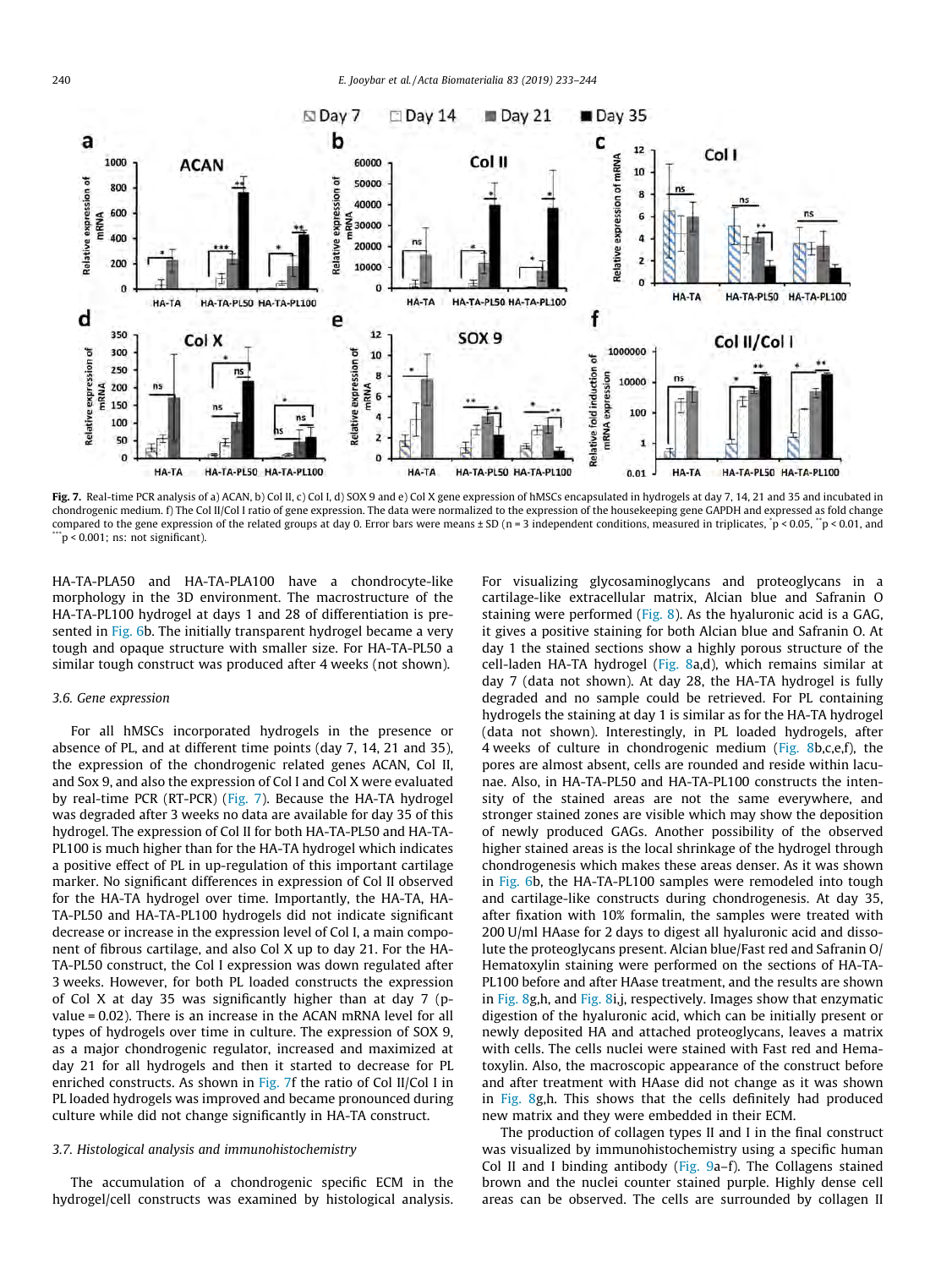<span id="page-8-0"></span>

Fig. 8. Alcian blue staining of hMSCs laden hydrogels cultured in chondrogenic medium, a) HA-TA, day 1; b) HA-TA-PL50, day 28; c) HA-TA-PL100, day 28. Safranin O staining of hydrogels cultured in chondrogenic medium, d) HA-TA, day 1; e) HA-TA-PL50, day 28; f) HA-TA-PL100, day 28. After four weeks, the cells have a chondrocyte-like morphology and reside within lacunae. g, h) Macroscopic appearance and Alcian blue staining of HA-TA-PL100 construct at day 35 before and after treatment with 200 U/ml Hyaluronidase. i, j) Safranin O staining of HA-TA-PL100 construct at day 35 before and after treatment with 200 U/ml Hyaluronidase. Scale bar is 100 µm. (For interpretation of the references to colour in this figure legend, the reader is referred to the web version of this article.)



Fig. 9. Analysis of collagen production. Immunohistochemical staining of Col II, a) Negative control, b) HA-TA-PL50, c) HA-TA-PL100 hydrogels, and Col I, d) Negative control, e) HA-TA-PL50, and f) HA-TA-PL100 hydrogels at day 28 of chondrogenesis. For the negative control, the staining procedure was performed without using a primary antibody. Scale bar is 100 µm. g) SEM image of the produced collagen fibers in HA-TA-PL100 sample after 35 days of chondrogenesis. Scale bar is 10 µm, h) magnification of the fibrous matrix, scale bars are  $1 \mu m$ .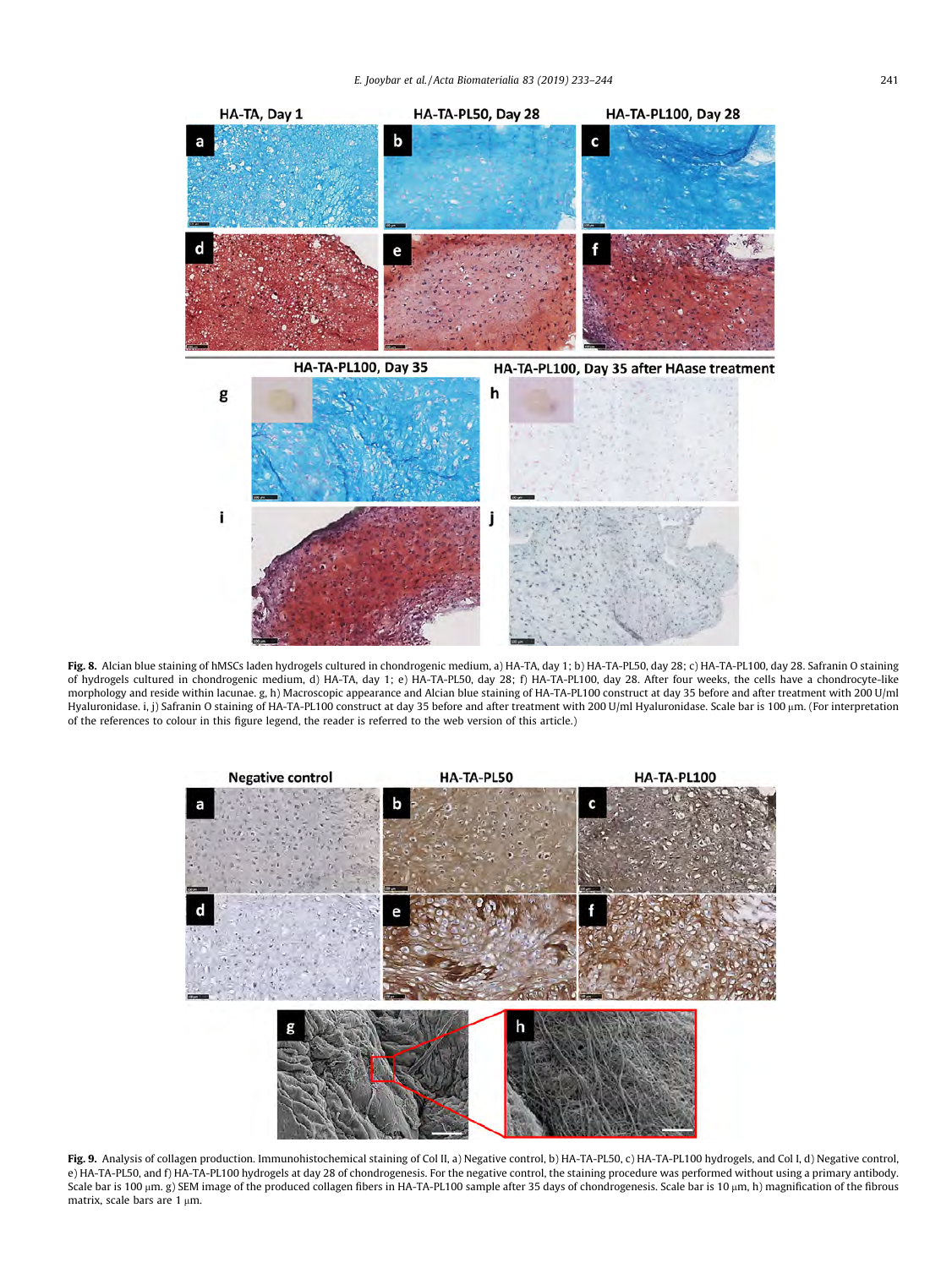and I mimicking the production of a cartilage like tissue. The deposition of the collagen fibers was confirmed by SEM analysis of a HA-TA-PL100 hydrogel [\(Fig. 9g](#page-8-0),h).

## 4. Discussion

Nowadays Platelet-rich blood derivatives like platelet rich plasma (PRP) and platelet rich fibrin (PRF) are studied for their use in regenerative medicine. Both PRP and PRF have a high concentration of platelets that release growth factors and bioactive proteins that may initiate and accelerate tissue repair and regeneration [\[52\].](#page-11-0) The effects of using this autologous blood product on regeneration of bone, cartilage, tendon and skin have been discussed in several studies [\[52–55\]](#page-11-0). However, the effectiveness of PRP in clinical uses has shown some limitations which may be related to the variability in the PRP composition between different donors [\[56–58\]](#page-11-0). Age, sex, and patient comorbidities affect the composition of this blood derivative. In addition to the intra-patient variation, there is no standardized protocol for the preparation of PRP which can lead to inconsistent clinical results [\[59\].](#page-11-0) Moreover, it is not well studied how these variations will affect stem cell behavior and regeneration in vivo [\[36,60\].](#page-11-0) A drawback of PRF gels is their low mechanical properties and fast degradation that hamper application in load bearing regions, such as joints [\[52\].](#page-11-0) Growth factors are very fast released from platelets and have a short halflife hampering their effectiveness for the longer time periods needed for tissue repair [\[61\].](#page-11-0) Platelet lysate, as a protein rich solution, represents a new and exciting opportunity for tissue engineering. PL contains structural constituents of the ECM such as thrombospondin, vitronectin, and fibronectin which enhances cell adhesion and interaction between cells [\[62\]](#page-11-0). Combining PL with biomaterials to maintain the beneficial effects of PL over a longer period of time is an approach that received attention more recently [\[29,37,63\].](#page-11-0) The commercial PL used in this study was obtained from several human platelet batches, containing over  $2*10^{11}$  platelets according the manufacturer. The platelets were pooled to decrease batch to batch variation and exposed to three repeated freeze-thaw cycles to lyse the platelets. After centrifugation to remove cell debris, the supernatant was filtered.

Combining the advantageous properties of platelet lysate with in situ forming hyaluronic acid tyramine conjugate hydrogels by enzymatic crosslinking can provide injectable hydrogels that boost tissue regeneration. HA was chosen since it is a biocompatible and biodegradable material and constituting one of the main components of the cartilage. Furthermore, it is a negatively charged polymer which enables electrostatic interaction with positively charged growth factors like FGF-2 ( $pi = 9.6$ ), VEGF ( $pi = 8.5$ ), and TGF- $\beta$ 1 (pI = 8.83) present in PL. Gels formed by dissolving the polymer in PBS or PL, and subsequent addition of HRP and  $H_2O_2$ , had a similar swelling and degradation behavior. The mechanical properties of a hydrogel prepared using pure platelet lysate as a medium (HA-TA-PL100) appeared lower than a similar hydrogel prepared using PBS ([Fig. 3a](#page-5-0)). This is likely due to the presence of catalase in the platelet lysate. Catalase is known to decompose H2O2, thereby preventing complete crosslinking. Using a two-fold higher amount of  $H_2O_2$  compensated the effect of hydrogen peroxide decomposition and increased the storage modulus to a value comparable to crosslinking using PBS as a medium.

In human mesenchymal stem cell (hMSC) laden hydrogels the presence of PL had a clear impact on cell morphology and cellular function like spreading and proliferation [\(Fig. 4](#page-5-0)). While cells in HA-TA hydrogel were round, cells in PL containing gels showed a more spindle shape like morphology. This effect was strongest in HA-TA-PL100 gels in which cells form an interconnecting network. The change in morphology is likely due to the presence of fibrinogen, fibronectin and vitronectin in PL which enable cell attachment, spreading and migration [\[64–66\]](#page-11-0). Integrin binding happens via the arginine-glycine-aspartic acid (RGD) sequence present in these proteins [\[67\].](#page-11-0) Additionally, the presence of some growth factors like Platelet-derived growth factor (PDGF) which is abundant in PL may contribute to cell adhesion [\[68\]](#page-11-0). Although, hyaluronic acid itself interacts with cells via CD44, a cell membrane adhesion receptor [\[69\]](#page-11-0), it is unable to serve as substrate for key adhesion receptors such as integrins [\[70,71\].](#page-11-0) The HA-TA-PL100 hydrogel allowed extensive cell spreading, while the HA-TA-PL50 showed an intermediate behavior [\(Fig. 4](#page-5-0)). The higher amount of proteins present in HA-TA-PL100 likely provides more cell adhesion sites. Another reason may be related to the lower crosslink density of the HA-TA-PL100 hydrogel. As mentioned before, the catalase, which is present in PL, decomposes the  $H_2O_2$  molecules, resulting in a less crosslinked network. Moreover, decreasing the HA concentration from  $2\%$  (w/v) to  $1\%$  (w/v) in HA-TA-PL100 constructs, while keeping the crosslinking density constant  $(H<sub>2</sub>O<sub>2</sub>/TA$  molar ratio equal to 0.5), increased the rate of cell spreading (Fig. S3). The storage modulus of the 1 and  $2\%$  (w/v) HA-TA hydrogels is 439 and 1250 Pa, respectively, which is considered a soft gel. As it was shown in Fig. S3, initial cell attachment and spreading process happened faster in  $1\%$  (w/v) hydrogel compared to the  $2\%$  (w/v) hydrogel. This inverse relationship between stiffness and cell spreading was also shown previously by Yuguo and coworkers [\[70\]](#page-11-0).

A Live/Dead and Presto blue assay revealed encapsulated hMSCs were alive and metabolically active during culture (Figs. S3 and [5](#page-6-0)a). However, the metabolic activity of the encapsulated cells in HA-TA constructs tends to decrease over time. PL appears to have a vital role in the enhancement of the cell metabolic activity. The presence of a multitude of entrapped growth factors in HA-TA-PL hydrogels may promote cell metabolic activity especially in the early stages. For the HA-TA-PL50, the initial decrease in DNA content could result from the escape of cells from the construct, but increased in the following weeks showing cellular proliferation. Higher cellular growth was observed in HA-TA-PL100 gels compared to HA-TA-PL50 gels which shows that the hMSCs interact to a higher extend with the HA-TA-PL100. The presence of more binding sites in HA-TA-PL100, as a result of higher PL concentration, could facilitate cell spreading and thus induce an increase in cell proliferation.

The ability of encapsulated hMSCs in HA-TA, HA-TA-PL50 and HA-TA-PL100 hydrogels to undergo chondrogenesis when incubated in chondrogenic medium was investigated. Unlike the stretched form of the hMSCs in a HA-TA-PL100 hydrogel incubated in culture medium, the cells do not elongate when the construct was incubated in chondrogenic medium [\(Fig. 6\)](#page-6-0). The upregulation of collagen type II and the down-regulation of collagen type I gene expression in PL loaded hydrogels shows that PL leads hMSCs differentiation towards a hyaline cartilage lineage. Based on immunohistochemistry study showing collagen type II and type I formation ([Fig. 9](#page-8-0)a–f) chondrogenesis takes place throughout the construct and all cells are completely embedded between collagen fibers. The chondrocytic morphology of the cells in the construct can be observed for both HA-TA-PL50 and HA-TA-PL100. Also, the area covered by collagen fibers appears the same for both PL containing hydrogels. It can be concluded that although the concentration of PL has a vital role in spreading, metabolic activity and thus proliferation of the cells encapsulated in the 3D hydrogel during culture in expansion medium, it may not have a significant effect on cell chondrogenesis. Both HA-TA-PL50 and HA-TA-PL100 support MSCs differentiation, and finally they will be remodeled to a cartilaginous construct.

Chondrogenesis of mesenchymal stem cells in hyaluronic acid hydrogels has been addressed in a few studies. Toh et al. described the effect of the degree of crosslinking of hyaluronic acid hydrogel on the chondrogenesis of MSCs and found that soft matrices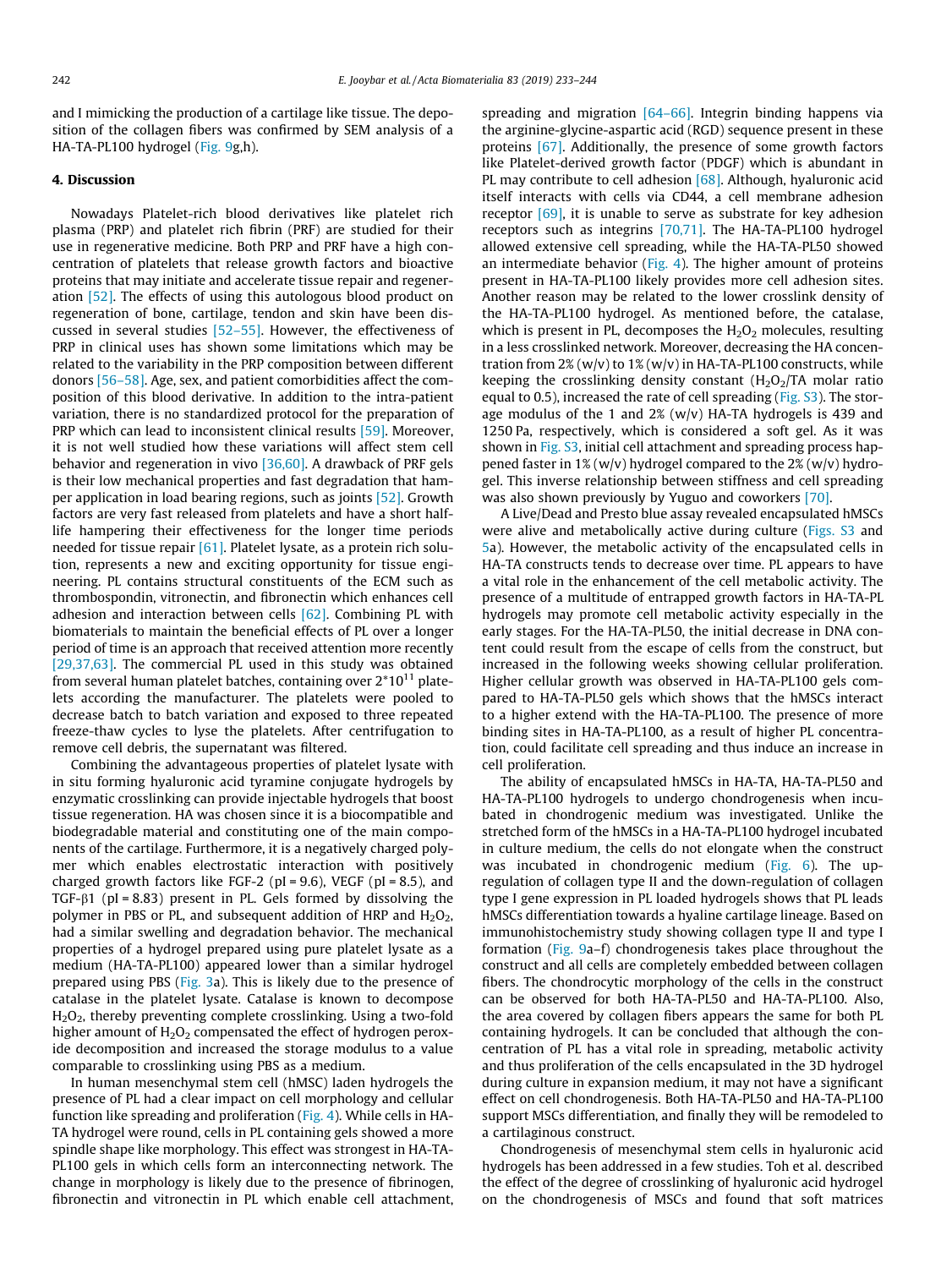<span id="page-10-0"></span>enhanced chondrogenesis and hyaline cartilage formation [\[30\].](#page-11-0) With increasing hydrogel stiffness cells were more elongated and differentiated towards a fibrous phenotype and fibrous tissue was produced. In the present study it was observed that cells can spread and elongate in the HA-TA-PL100 construct and differentiate to chondrocytes and produced abundant collagen type II, revealing that cell adhesion also plays a role in chondrogenesis. In another paper, Bian et al. described a methacrylated HA hydrogel prepared via photocrosslinking and investigated the effect of crosslinking density on the hypertrophic differentiation of encapsulated MSCs [\[72\].](#page-11-0) For softer hydrogels with Young's moduli below 10 kPa, a lower expression of collagen type X, a hypertrophic marker, was reported. However, UV-mediated crosslinking may compromise the biocompatibility of the hydrogel and have negative effects on encapsulated cells.

After cell encapsulation in the hydrogel the structure of the hydrogel will change. As shown in Fig. S4, a HA-TA-PL hydrogel without cells has a highly porous network, while the cell-laden construct appeared denser. The structure of HA-TA-PL100 at day 28 (Fig. S4) after chondrogenesis revealed the absence of macro pores and cells embedded in a new matrix.

When the hydrogels were put in chondrogenic medium allowing cells to undergo chondrogenic differentiation, remodeling occurred for all samples (Fig. S5). At day 14, the diameter of the HA-TA, HA-TA-PL50 and HA-TA-PL100 reduced to 92 ± 2%, 95 ± 3% and 74 ± 2% of the original diameter, respectively. In the following week the HA-TA hydrogel started to swell and was completely degraded at week four, while the HA-TA-PL50 and HA-TA-PL100 constructs continued remodeling to  $81 \pm 4\%$  and  $58 \pm 3\%$  of the initial hydrogel diameter. The contraction is simultaneous with accumulation of newly deposited matrix. In addition, degradability of hydrogel is also considered to be essential to deposit matrix components toward the formation of functional tissue structures. In PL loaded constructs the formation of the new matrix by the cells and the degradation of the original network appear to occur at the same pace. In both constructs, the cells underwent chondrogenesis and they produced extracellular matrix as shown in [Fig. 9.](#page-8-0) By using 50%v/v of PL as a medium in the preparation of hydrogels, ECM production appears more favorable because of the largely retained volume of the newly formed matrix compared to the starting gel volume.

## 5. Conclusion

In this study, an enzymatically crosslinked HA-TA hydrogel was complemented by incorporation of platelet lysate as an autologous source of growth factors and stimuli. Our data shows that injectable HA-TA hydrogel loaded with platelet lysate is an easy-to-apply approach and can be used for cell delivery purposes. The platelet lysate provides biological cues to cell hydrogel constructs rendering it a proper substrate for cell attachment and growth. The mild gelation condition of this in situ forming hydrogel allows retention of the cells and platelet lysate in the hydrogel at the defect site. The ability of platelet lysate to stimulate chondrogenesis of mesenchymal stem cells encapsulated in hyaluronic acid hydrogels is expected to provide a viable treatment to address cartilage defects. Although the result of using PL loaded hydrogel for cartilage defect repair are encouraging, the exact amounts of the bioactive molecules present in the hydrogel and the ratios between them should be determined in order to achieve the desired effect in vivo.

## Acknowledgments

This project has received funding from the European Union's Horizon 2020 research and innovation program under grant agreement No 691128, Iranian National Science Foundation (INSF) under grant number 94004082, and Iran's National Elites Foundation (INEF). The authors also thank Dr. Jeroen Leijten, of the University of Twente, for valuable discussions.

## Conflict of interest

The authors declare no conflict of interest.

## Appendix A. Supplementary data

Supplementary data to this article can be found online at <https://doi.org/10.1016/j.actbio.2018.10.031>.

## References

- [1] [T.J. Klein, J. Malda, R.L. Sah, D.W. Hutmacher, Tissue engineering of articular](http://refhub.elsevier.com/S1742-7061(18)30630-5/h0005) [cartilage with biomimetic zones, Tissue Eng.Part B: Rev. 15 \(2\) \(2009\) 143–](http://refhub.elsevier.com/S1742-7061(18)30630-5/h0005) [157.](http://refhub.elsevier.com/S1742-7061(18)30630-5/h0005)
- [2] [L. Kock, C.C. van Donkelaar, K. Ito, Tissue engineering of functional articular](http://refhub.elsevier.com/S1742-7061(18)30630-5/h0010) [cartilage: the current status, Cell Tissue Res. 347 \(3\) \(2012\) 613–627.](http://refhub.elsevier.com/S1742-7061(18)30630-5/h0010)
- [3] [T. Karimi, D. Barati, O. Karaman, S. Moeinzadeh, E. Jabbari, A developmentally](http://refhub.elsevier.com/S1742-7061(18)30630-5/h0015) [inspired combined mechanical and biochemical signaling approach on zonal](http://refhub.elsevier.com/S1742-7061(18)30630-5/h0015) [lineage commitment of mesenchymal stem cells in articular cartilage](http://refhub.elsevier.com/S1742-7061(18)30630-5/h0015) [regeneration, Integr. Biol. 7 \(1\) \(2015\) 112–127](http://refhub.elsevier.com/S1742-7061(18)30630-5/h0015).
- [4] [J.L. Drury, D.J. Mooney, Hydrogels for tissue engineering: scaffold design](http://refhub.elsevier.com/S1742-7061(18)30630-5/h0020) [variables and applications, Biomaterials 24 \(24\) \(2003\) 4337–4351](http://refhub.elsevier.com/S1742-7061(18)30630-5/h0020).
- [5] [J.K. Tessmar, A.M. Göpferich, Matrices and scaffolds for protein delivery in](http://refhub.elsevier.com/S1742-7061(18)30630-5/h0025) [tissue engineering, Adv. Drug Deliv. Rev. 59 \(4\) \(2007\) 274–291](http://refhub.elsevier.com/S1742-7061(18)30630-5/h0025).
- [6] [S.R. Frenkel, P.E. Di Cesare, Scaffolds for articular cartilage repair, Ann. Biomed.](http://refhub.elsevier.com/S1742-7061(18)30630-5/h0030) [Eng. 32 \(1\) \(2004\) 26–34](http://refhub.elsevier.com/S1742-7061(18)30630-5/h0030).
- [7] [J.D. Kretlow, L. Klouda, A.G. Mikos, Injectable matrices and scaffolds for drug](http://refhub.elsevier.com/S1742-7061(18)30630-5/h0035)
- [delivery in tissue engineering, Adv. Drug Deliv. Rev. 59 \(4\) \(2007\) 263–273](http://refhub.elsevier.com/S1742-7061(18)30630-5/h0035). [8] [S.R. Van Tomme, G. Storm, W.E. Hennink, In situ gelling hydrogels for](http://refhub.elsevier.com/S1742-7061(18)30630-5/h0040) [pharmaceutical and biomedical applications, Int. J. Pharm. 355 \(1\) \(2008\) 1–](http://refhub.elsevier.com/S1742-7061(18)30630-5/h0040) [18](http://refhub.elsevier.com/S1742-7061(18)30630-5/h0040).
- [9] [A. Hatefi, B. Amsden, Biodegradable injectable in situ forming drug delivery](http://refhub.elsevier.com/S1742-7061(18)30630-5/h0045) [systems, J. Control. Release 80 \(1–3\) \(2002\) 9–28](http://refhub.elsevier.com/S1742-7061(18)30630-5/h0045).
- [10] [K.H. Bae, L.-S. Wang, M. Kurisawa, Injectable biodegradable hydrogels:](http://refhub.elsevier.com/S1742-7061(18)30630-5/h0050) [progress and challenges, J. Mater. Chem. B 1 \(40\) \(2013\) 5371–5388](http://refhub.elsevier.com/S1742-7061(18)30630-5/h0050).
- [11] [P.B. Malafaya, G.A. Silva, R.L. Reis, Natural–origin polymers as carriers and](http://refhub.elsevier.com/S1742-7061(18)30630-5/h0055) [scaffolds for biomolecules and cell delivery in tissue engineering applications,](http://refhub.elsevier.com/S1742-7061(18)30630-5/h0055) [Adv. Drug Deliv. Rev. 59 \(4\) \(2007\) 207–233.](http://refhub.elsevier.com/S1742-7061(18)30630-5/h0055)
- [12] [C. Chung, J.A. Burdick, Engineering cartilage tissue, Adv. Drug Deliv. Rev. 60 \(2\)](http://refhub.elsevier.com/S1742-7061(18)30630-5/h0060) [\(2008\) 243–262.](http://refhub.elsevier.com/S1742-7061(18)30630-5/h0060)
- [13] [E. Arslan, M.S. Ekiz, C.E. Cimenci, N. Can, M.H. Gemci, H. Ozkan, M.O. Guler, A.B.](http://refhub.elsevier.com/S1742-7061(18)30630-5/h0065) [Tekinay, Protective therapeutic effects of peptide nanofiber and hyaluronic](http://refhub.elsevier.com/S1742-7061(18)30630-5/h0065) [acid hybrid membrane in in vivo osteoarthritis model, Acta Biomater. 73](http://refhub.elsevier.com/S1742-7061(18)30630-5/h0065) [\(2018\) 263–274.](http://refhub.elsevier.com/S1742-7061(18)30630-5/h0065)
- [14] [K. Kawasaki, M. Ochi, Y. Uchio, N. Adachi, M. Matsusaki, Hyaluronic acid](http://refhub.elsevier.com/S1742-7061(18)30630-5/h0070) [enhances proliferation and chondroitin sulfate synthesis in cultured](http://refhub.elsevier.com/S1742-7061(18)30630-5/h0070) [chondrocytes embedded in collagen gels, J. Cell. Physiol. 179 \(2\) \(1999\) 142–](http://refhub.elsevier.com/S1742-7061(18)30630-5/h0070) [148.](http://refhub.elsevier.com/S1742-7061(18)30630-5/h0070)
- [15] [M. Akmal, A. Singh, A. Anand, A. Kesani, N. Aslam, A. Goodship, G. Bentley, The](http://refhub.elsevier.com/S1742-7061(18)30630-5/h0075) [effects of hyaluronic acid on articular chondrocytes, Bone Joint J. 87 \(8\) \(2005\)](http://refhub.elsevier.com/S1742-7061(18)30630-5/h0075) [1143–1149](http://refhub.elsevier.com/S1742-7061(18)30630-5/h0075).
- [16] [K. Haberstroh, A. Enz, M. Zenclussen, A. Hegewald, K. Neumann, A. Abbushi, C.](http://refhub.elsevier.com/S1742-7061(18)30630-5/h0080) [Thomé, M. Sittinger, M. Endres, C. Kaps, Human intervertebral disc-derived](http://refhub.elsevier.com/S1742-7061(18)30630-5/h0080) [cells are recruited by human serum and form nucleus pulposus-like tissue](http://refhub.elsevier.com/S1742-7061(18)30630-5/h0080) upon stimulation with TGF- $\beta$ [3 or hyaluronan in vitro, Tissue Cell 41 \(6\) \(2009\)](http://refhub.elsevier.com/S1742-7061(18)30630-5/h0080) [414–420.](http://refhub.elsevier.com/S1742-7061(18)30630-5/h0080)
- [17] [A. Aruffo, I. Stamenkovic, M. Melnick, C.B. Underhill, B. Seed, CD44 is the](http://refhub.elsevier.com/S1742-7061(18)30630-5/h0085) [principal cell surface receptor for hyaluronate, Cell 61 \(7\) \(1990\) 1303–1313.](http://refhub.elsevier.com/S1742-7061(18)30630-5/h0085)
- [18] [L. Sherman, J. Sleeman, P. Herrlich, H. Ponta, Hyaluronate receptors: key](http://refhub.elsevier.com/S1742-7061(18)30630-5/h0090) [players in growth, differentiation, migration and tumor progression, Curr.](http://refhub.elsevier.com/S1742-7061(18)30630-5/h0090) [Opin. Cell Biol. 6 \(5\) \(1994\) 726–733.](http://refhub.elsevier.com/S1742-7061(18)30630-5/h0090)
- [19] [C.E. Schanté, G. Zuber, C. Herlin, T.F. Vandamme, Chemical modifications of](http://refhub.elsevier.com/S1742-7061(18)30630-5/h0095) [hyaluronic acid for the synthesis of derivatives for a broad range of biomedical](http://refhub.elsevier.com/S1742-7061(18)30630-5/h0095) [applications, Carbohydr. Polym. 85 \(3\) \(2011\) 469–489.](http://refhub.elsevier.com/S1742-7061(18)30630-5/h0095)
- [20] [L. Kenne, S. Gohil, E.M. Nilsson, A. Karlsson, D. Ericsson, A.H. Kenne, L.I. Nord,](http://refhub.elsevier.com/S1742-7061(18)30630-5/h0100) [Modification and cross-linking parameters in hyaluronic acid hydrogels](http://refhub.elsevier.com/S1742-7061(18)30630-5/h0100) [definitions and analytical methods, Carbohydr. Polym. 91 \(1\) \(2013\) 410–418.](http://refhub.elsevier.com/S1742-7061(18)30630-5/h0100)
- [21] [M.N. Collins, C. Birkinshaw, Hyaluronic acid based scaffolds for tissue](http://refhub.elsevier.com/S1742-7061(18)30630-5/h0105) [engineering—a review, Carbohydr. Polym. 92 \(2\) \(2013\) 1262–1279](http://refhub.elsevier.com/S1742-7061(18)30630-5/h0105).
- [22] [S.J. Sofia, A. Singh, D.L. Kaplan, Peroxidase-catalyzed crosslinking of](http://refhub.elsevier.com/S1742-7061(18)30630-5/h0110) [functionalized polyaspartic acid polymers, J. Macromol. Sci., Part A 39 \(10\)](http://refhub.elsevier.com/S1742-7061(18)30630-5/h0110) [\(2002\) 1151–1181.](http://refhub.elsevier.com/S1742-7061(18)30630-5/h0110)
- [23] [F. Lee, J.E. Chung, M. Kurisawa, An injectable enzymatically crosslinked](http://refhub.elsevier.com/S1742-7061(18)30630-5/h0115) [hyaluronic acid–tyramine hydrogel system with independent tuning of](http://refhub.elsevier.com/S1742-7061(18)30630-5/h0115) [mechanical strength and gelation rate, Soft Matter 4 \(4\) \(2008\) 880–887.](http://refhub.elsevier.com/S1742-7061(18)30630-5/h0115)